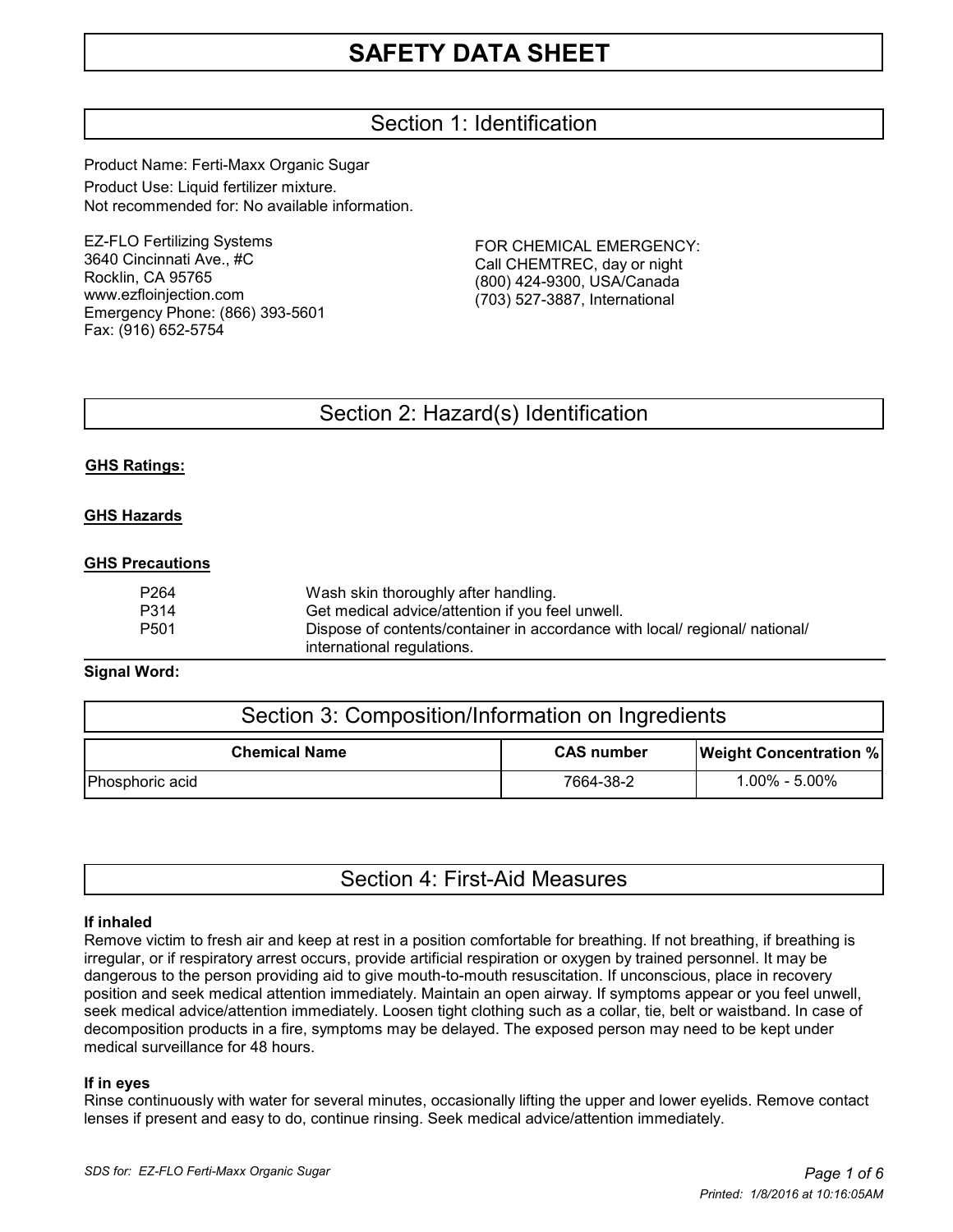## **If on skin (or hair)**

Remove immediately all contaminated clothing. Rinse skin with plenty of soap and water for several minutes. If irritation/rash develops or persists, seek medical advice/attention immediately. Wash contaminated clothing before reuse.

#### **If swallowed**

Seek immediate medical advice/attention. Call a poison control center or physician. Rinse mouth with water. Remove dentures, if any. Move victim to fresh air and keep at rest in a position comfortable for breathing. If the person is conscious, give small quantities of water to drink. Stop if the exposed person feels sick as vomiting may be dangerous. Do not induce vomiting unless directed to do so by medical personnel. If vomiting occurs, the head should be kept low so that vomit does not enter the lungs. Never give anything by mouth to an unconscious person. If unconscious, place victim in recovery position and seek medical attention immediately. Maintain an open airway. Loosen tight clothing such as collar, tie, belt or waistband.

#### **Most important symptoms and effects, both acute and delayed**

The most important known symptoms and effects are described in section 11.

#### **Indication of any immediate medical attention and special treatment needed**

Provide general supportive measures and treat symptomatically. Symptoms may be delayed.

#### **General information**

Ensure that medical personnel are aware of the material(s) involved, and take precautions to protect themselves. Show this safety data sheet to the doctor in attendance.

## Section 5: Fire-Fighting Measures

#### **Suitable extinguishing media**

Water fog. Water spray. Dry chemical. Carbon dioxide (CO2). Foam.

#### **Unsuitable extinguishing media** None known.

**Special hazards arising from the chemical(s)**

None known.

#### **Hazardous combustion products**

See section 10.

#### **Firefighting**

If evacuation of personnel is necessary, evacuate to an upwind area. Decontaminate personnel and equipment with a water wash-down after fire and smoke exposure.

#### **Firefighting equipment**

Firemen and emergency responders: wear full turnout gear or Level A equipment, including positive-pressure, selfcontained breathing apparatus (SCBA).

## Section 6: Accidental Release Measures

#### **Personal precautions, protective equipment and emergency procedures**

Keep unnecessary personnel away from the contaminated area. Avoid breathing vapors, mist or gas. Ensure adequate ventilation. Wear suitable protective clothing. For personal protection, see section 8.

#### **Small spills**

Ventilate the contaminated area. Wipe up with absorbent material or mix the appropriate sorbent into the spilled material. Use an absorbent like sawdust for aqueous, waterborne, and solvent-borne coatings. Collect the saturated towels or sorbent and transfer into a covered container.

#### **Large spills**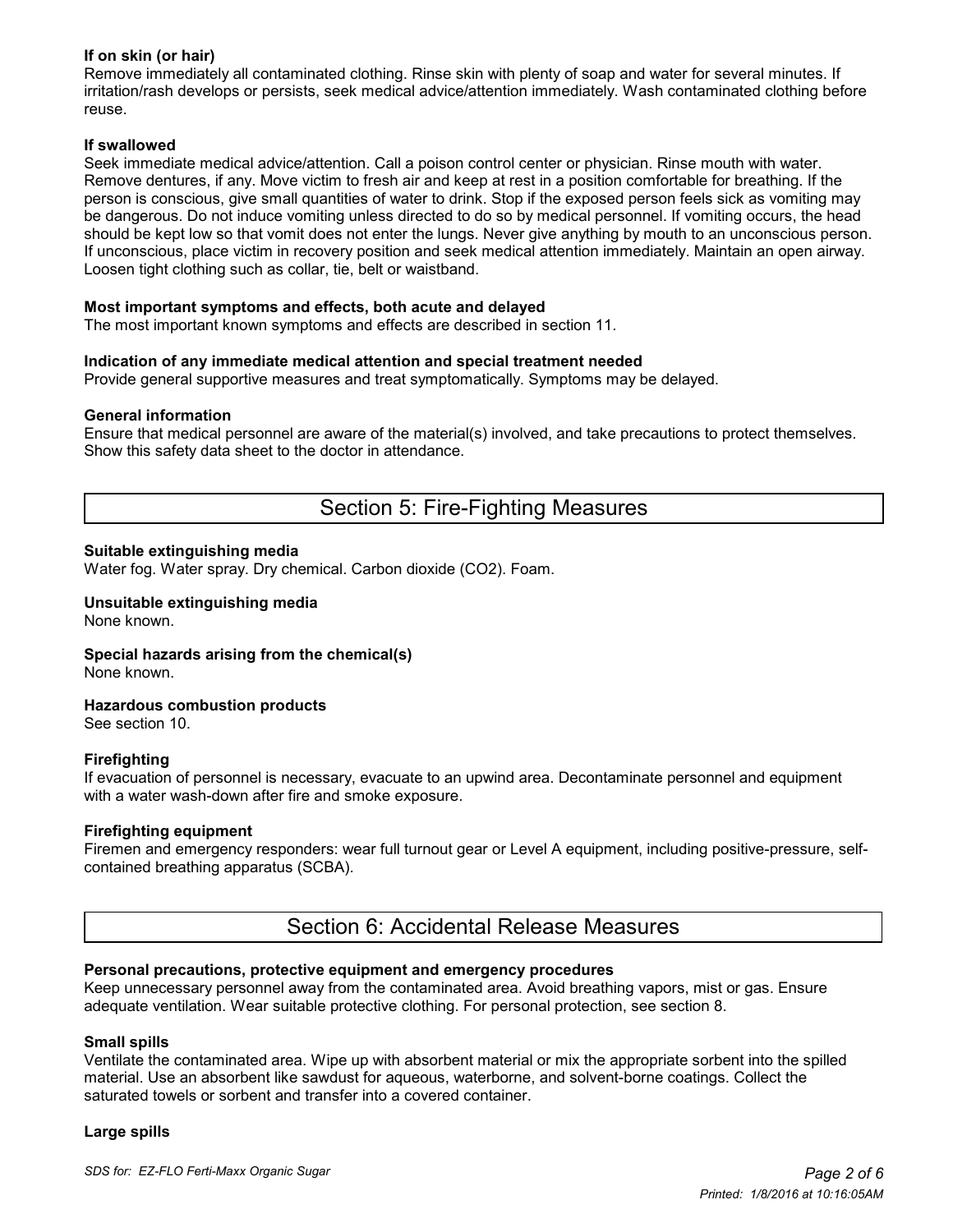Prevent this material from entering sewers and watercourses by diking or impounding the spilled material. Ventilate the contaminated area. Mix the appropriate sorbent into the spilled material. Use an absorbent like sawdust for aqueous, waterborne, and solvent-borne coatings. Collect the saturated sorbent and transfer it into a covered container.

Steel containers are acceptable for all acid-free wastes. Use suitable plastic containers for acid-bearing wastes. Dispose of the waste in compliance with all Federal, state, regional, and local regulations.

# Section 7: Handling and Storage

#### **Precautions for safe handling**

Avoid inhalation of vapors/spray and contact with skin and eyes. Do not ingest. Use only with adequate ventilation.

Observe good industrial hygiene practices. Eating, drinking, and smoking should be prohibited in areas where this material is handled, stored, or processed. Workers should wash hands and face, before eating, drinking, and smoking. Remove contaminated clothing and protective equipment before entering eating areas.

#### **Conditions for safe storage, including any incompatibilities**

Prevent from freezing. Do not store above 120 F (49 C). Store in original container protected from direct sunlight in a dry, cool and well-ventilated area, away from incompatible materials (see section 10) and food and drink.

| Section 8: Exposure Controls / Personal Protection |                             |                                                      |                 |  |  |  |
|----------------------------------------------------|-----------------------------|------------------------------------------------------|-----------------|--|--|--|
| <b>Chemical Name / CAS No.</b>                     | <b>OSHA Exposure Limits</b> | <b>ACGIH Exposure Limits   Other Exposure Limits</b> |                 |  |  |  |
| Phosphoric acid<br>7664-38-2                       | Not Established             | TWA: 1 mg/m3;<br>STEL: 3 mg/m3                       | Not Established |  |  |  |

#### **Appropriate engineering controls**

Handle in accordance with good industrial hygiene and safety practice. Wash hands before breaks and at the end of the workday.

#### **Ventilation**

Good general ventilation should be used. Ventilation rates should be matched to conditions. If applicable, use process enclosures, local exhaust ventilation, or other engineering controls to maintain airborne levels below recommended exposure limits. If exposure limits have not been established, maintain airborne levels to an acceptable level.

#### **Personal protective equipment**

#### **Eye/face protection**

 Splash goggles are recommended. Avoid contact with eyes. If extra protection is required, wear a face shield over the splash goggles. Face shields are effective only if worn in addition to splash goggles.

#### **Hand protection**

 Wear chemical-resistant gloves (butyl rubber or neoprene). Protective gloves should be inspected frequently and discarded when they exhibit cuts, tears, pinholes, or signs of excessive wear. Wash and dry hands after use.

#### **Body protection**

Wear appropriate clothing to prevent repeated or prolonged skin contact.

#### **Respiratory protection**

 In case of insufficient ventilation, wear suitable respiratory equipment. Chemical respirator with organic vapor cartridge.

## Section 9: Physical and Chemical Properties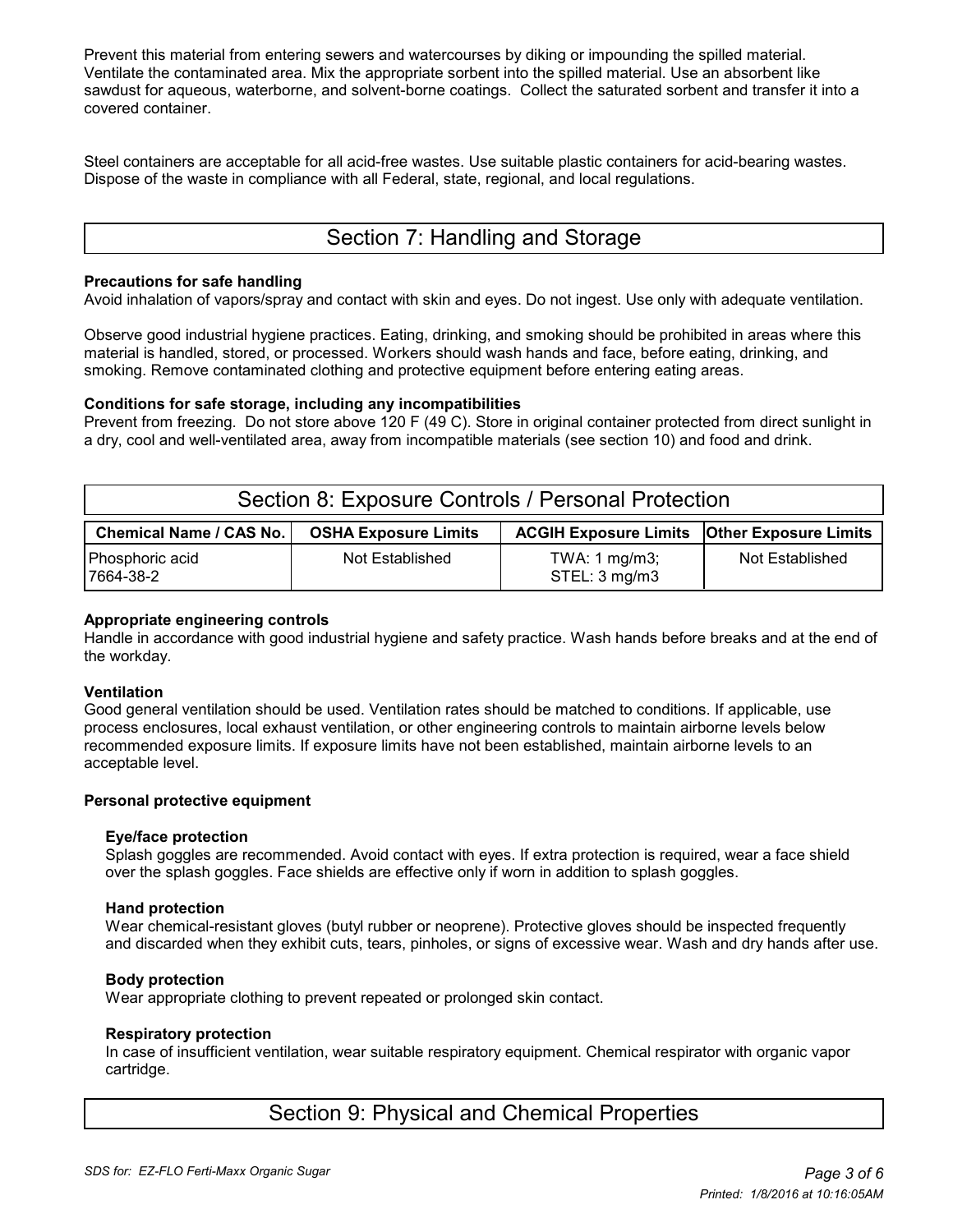**Melting point/Freezing point:** No Data **Evaporation rate:** No Data **Partition coefficient (n-** No Data **octanol/water):**

**Appearance:** Brown liquid **Explosive limits:** No Data **Odor:** Minimal odor **Vapor pressure:** No Data **Odor threshold:** No Data **Vapor density:** No Data **pH** 3.2 - 3.6 **Relative density:** No Data **Specific gravity:** 1.13 **Specific gravity:** 1.13 **Solubility:** No Data **Boiling point:** No Data **Boiling range:** No Data **Flash Point:** No Data **Autoignition temperature:** No Data **Flammability:** No Data **Decomposition temperature:** No Data **Viscosity:** No Data

## Section 10: Stability and Reactivity

**Chemical stability STABLE** 

#### **Incompatible materials**

Metals Strong bases (sodium / potassium / barium hydroxides) Strong oxidizing agents

#### **Hazardous decomposition**

Phosphorus oxides Hydrogen gas

Hazardous polymerization will not occur.

Section 11: Toxicological Information

#### **Mixture Toxicity Component Toxicity**

7664-38-2 Phosphoric acid Oral LD50: 1,530 mg/kg (rat)

## **Likely routes of exposure**

Ingestion

## **Exposure may affect the following organs**

#### **Effects of exposure**

 **Ingestion** Ingestion may cause gastrointestinal irritation. Symptoms can include nausea, diarrhea, vomiting, and abdominal pain.

 **Skin contact** May cause irritation to the skin. Symptoms can include pain, itching and/or redness.

 **Inhalation** May cause respiratory irritation. Symptoms can include sore throat, coughing, sneezing, and labored breathing.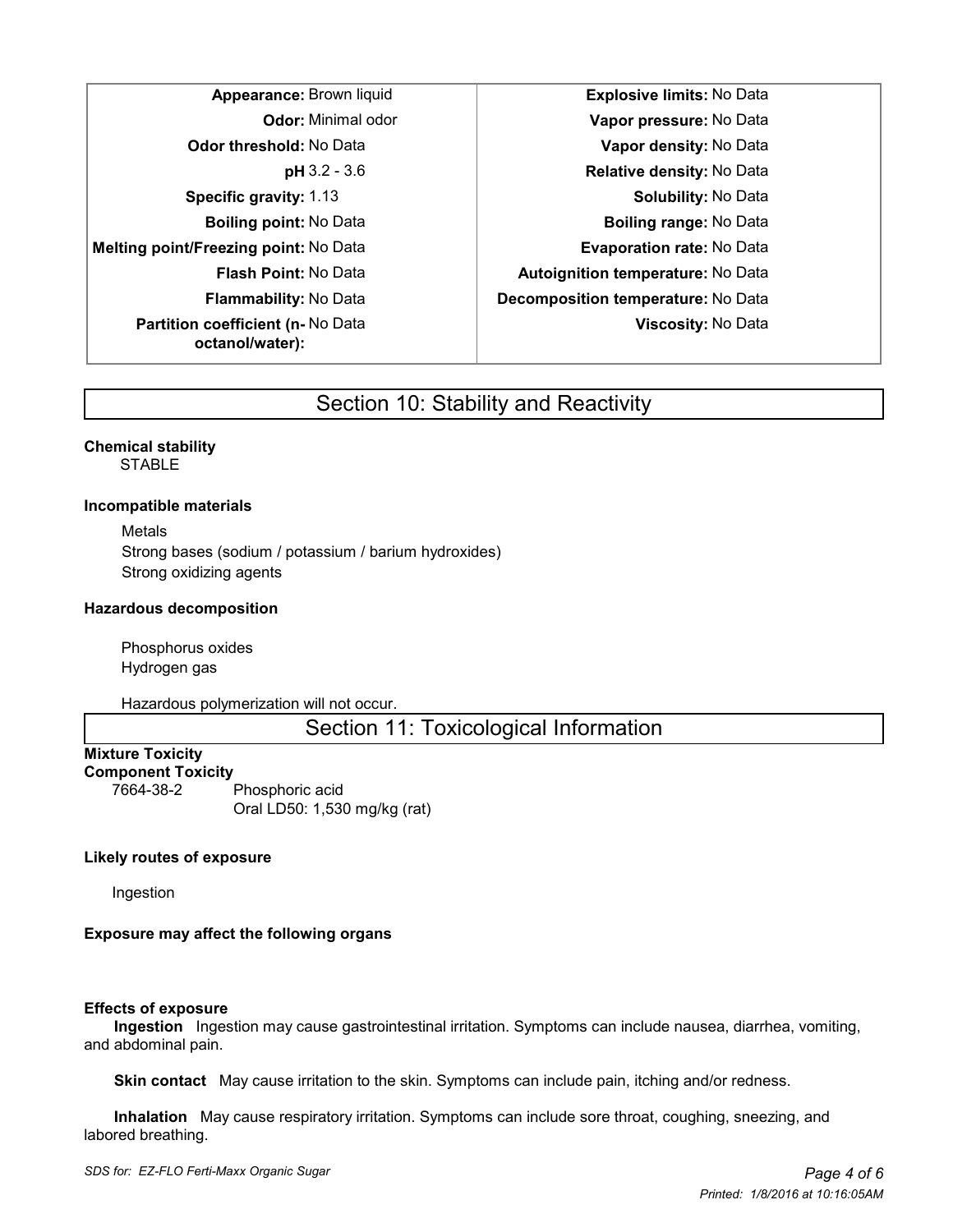**Eye contact** May cause eye irritation. Symptoms can include irritation, pain, watering and/or redness.

#### **Conditions aggravated**

No data available

#### **Carcinogenicity**

The following chemicals comprise 0.1% or more of this mixture and are listed and/or classified as carcinogens or potential carcinogens by NTP, IARC, OSHA, or ACGIH.

| <b>CAS Number</b> | Description | % Weight                           | Carcinogen Rating |
|-------------------|-------------|------------------------------------|-------------------|
| <b>None</b>       |             |                                    | N/A               |
|                   |             | Section 12: Ecological Information |                   |

#### **Ecotoxicity**

No data available

#### **Persistence and degradability**

No data available

#### **Bioaccumulative potential**

No data available

#### **Mobility in soil** No data available

## **Other adverse effects**

No data available

## Section 13: Disposal Considerations

#### **Disposal instructions**

Do not allow this material to drain into sewers/water supplies. All waste must be handled in accordance with local, state and federal regulations or with regulations of Canada and its Provinces. This product, if unaltered by use, may be disposed of by treatment at a permitted facility or as advised by your local hazardous waste regulatory authority.

#### **Waste from residues/unused products**

Dispose of in accordance with local regulations. Empty containers or liners may retain some product residues. This material and its container must be disposed of in a safe manner (refer to Disposal instructions).

#### **Contaminated packaging**

Empty containers should be taken to an approved waste handling site for recycling or disposal. Since emptied containers may retain product residue, follow label warnings even after container is emptied.

Section 14: Transport Information

**Agency Proper Shipping Name UN Number Packing Group Hazard Class**

DOT Not regulated by DOT

# Section 15: Regulatory Information